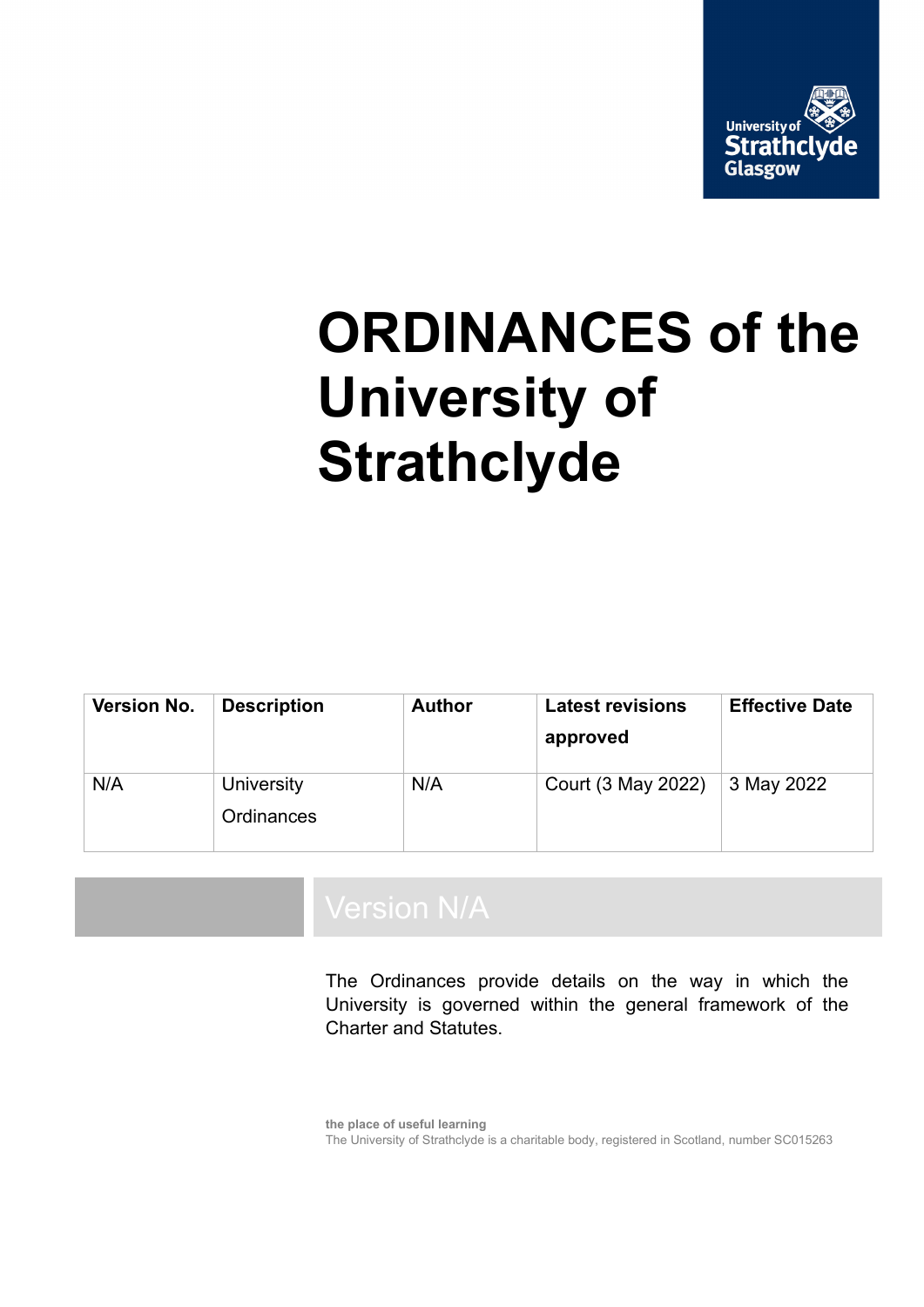#### **ORDINANCES**

# **1 MEMBERSHIP OF THE UNIVERSITY**

#### **1.1 Staff**

- 1.1.1 *The following persons shall be Members of the University:*
	- (a) The following Officers of the University, namely, the Chancellor, the Principal and Vice-Chancellor and the Vice-Principal
	- (b) The Members of the Court
	- (c) The Members of the Senate
	- (d) The Members of the Academic Staff (Academic, Research, Teaching, Knowledge Exchange)
	- (e) Such other persons as shall, under Ordinances or Regulations made by the Court, be granted the status of Members
- 1.1.2 Membership of the University shall continue as long as at least one of the qualifications above shall continue to be possessed by the individual Member.
- 1.1.3 The Court on the recommendation of the Senate shall have power to declare such other persons Members of the University as it shall deem fit.
- 1.1.4 Membership of the University may be withdrawn from an individual Member at their request for any reason considered by the Court on the recommendation of the Senate to be sufficiently cogent to justify such a request, and upon the individual entering into such undertakings and guarantees as the Court on the recommendation of the Senate may require to the effect that the individual will continue to observe the Statutes, Ordinances and Regulations of the University as though they had continued to be a Member thereof.

#### **1.2 Students**

- 1.2.1 Every person admitted to a graduating course of study in the University shall be a student member of the University throughout the whole period of their course. Student membership ceases on completion of a course of study or on withdrawal from the University for any reason, save that in the case of a student who successfully completes a course of graduating study student membership shall be deemed to continue until the end of the academic year in which they complete their course or until they graduate whichever is the later.
- 1.2.2 Any student holding a sabbatical office in the Students' Association shall be deemed to be a student member of the University until the end of the academic year in which their period of sabbatical office ceases.
- 1.2.3 The names of student members of the University shall be registered by the University. The procedure for registration as a student member shall be prescribed by regulations and associated procedures.
- 1.2.4 Student members enjoy certain rights and privileges as members of the University and shall promote the interest of the University and conform to the Statutes, Ordinances and Regulations of the University and submit to the jurisdiction of the Senate.
- 1.2.5 A student whose membership of the University is withdrawn at their own request under the provisions of Ordinance 1.1.4 above, shall nevertheless complete the prescribed registration procedures and shall observe the Statutes, Ordinances and Regulations as if they were a member of the University.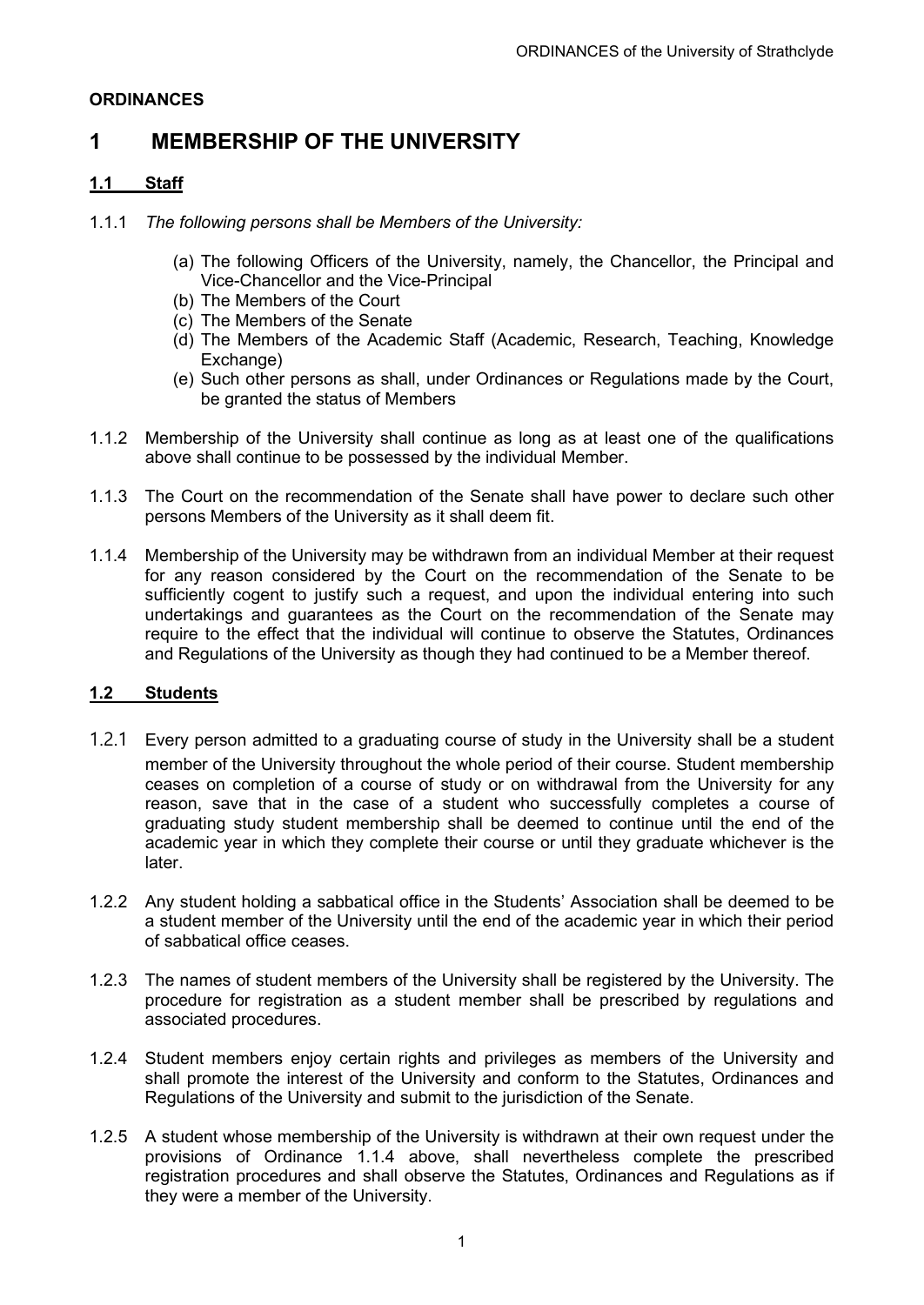### **1.3 Exclusions from the University**

1.3.1 The Principal may refuse to admit any person as a member or student of the University, and may suspend any student from any class or classes, and may exclude any member or student or other individual(s) from any part of the University or its precincts for reasons including but not limited to unreasonable, amoral or illegal conduct: provided that any such suspension or exclusion shall be reported to the Court and the Senate at their next meetings.

## **2 STRUCTURE OF THE UNIVERSITY**

#### **2.1 Governance and Management**

#### *Court*

2.1.1 The Court is the overall governing body of the University. The power and functions of the Court are set out in Statute 2, as are its composition and terms of membership. The Court is responsible for overseeing the management and administration of the whole of the revenue and property of the University. The Court is also responsible for academic governance but, on matters relating to the academic work of the University, will normally only act on the recommendation of the Senate.

#### *Court Officers*

- *2.1.2* The Convener of Court shall occupy the position of senior lay member as defined in the Higher Education Governance (Scotland) Act 2016 and be appointed under the terms set out in Statute 2. The Convener of Court can attend in an *ex officio* capacity any committee of the University that is responsible for the management and administration of revenue, property, staff and students of the University (with the exception of Regulation 1.1).
- 2.1.3 The Convener of Court may nominate Deputy Conveners for election by Court from among such of the Court members as are not members of staff or students of the University. One of the Deputy Conveners may be appointed Senior Deputy Convener.
- 2.1.4 The Convener of Court, following consultation with the Deputy Conveners, shall nominate a Vice-Convener for election by Court from among such of the Court members as are not members of staff or students of the University. The Vice-Convener shall hold office for two years and shall be eligible for re-appointment but shall not serve continuously for more than eight years in that office.
- 2.1.5 The Convener of Court, following consultation with the Vice-Convener and Deputy Conveners, shall nominate a Treasurer for election by Court from among such of the Court members as are not members of staff or students of the University. The Treasurer shall hold office for two years and shall be eligible for re-appointment but shall not serve continuously for more than eight years in that office.
- 2.1.6 In the absence of the Convener of the Court the Vice-Convener of the Court shall preside at meetings of the Court. In the absence of both the Convener and the Vice-Convener, the members present shall elect a Convener for that meeting from among those members present who are not members of staff or students of the University. The person presiding over any meeting of the Court shall have a deliberative vote and also a casting vote.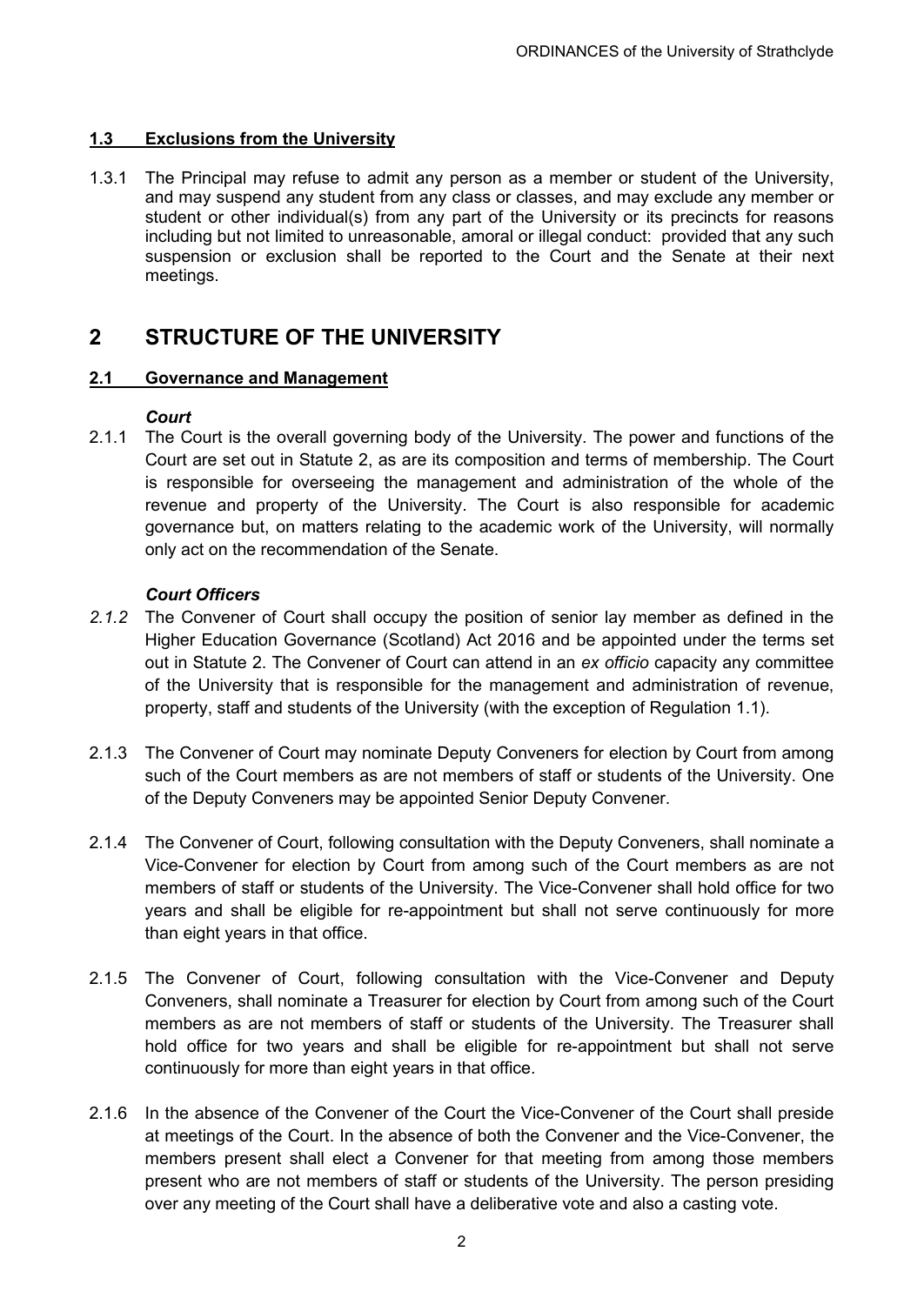2.1.7 If a vacancy occurs in the office of Convener or in the office of Vice-Convener through death or resignation or any other cause before the expiration of the period of office, the Court shall elect from among its members, who are not members of staff or students of the University, a member to exercise any of the functions of the vacant position while the position remains vacant.

#### *Membership of Court*

- 2.1.8 The membership of Court is detailed in Statute 2.5. Court membership is attached to individuals: the use of 'alternates' (deputies or representatives) is not permitted at Court.
- 2.1.9 When a vacancy in the position of Convener of Court arises, the Court Membership Group shall act as appointing committee. Students or members of staff of the University shall be ineligible to be appointed as Convener of Court.
- 2.1.10 Court Membership Group shall have responsibility for:
	- (i) Devising the relevant criteria with respect to the position of Convener of Court, which must include the availability, skills and knowledge that the appointing committee consider necessary or desirable to exercise the functions of Convener of Court and command the trust and respect of other members of the Court, of the members of the Senate and of the staff and students of the University;
	- (ii) Ensuring the efficiency and fairness of the process for filling the position;
	- (iii) Making publically available the number of applicants for the position, and, so far as consent to disclosure has been received from the applicants, anonymised data relating to the protected characteristics, listed in section 149(7) of the Equality Act 2010, with respect to the applicants, the applicants invited to interview, and the applicants entitled to stand as candidates in an election for the position;
	- (iv) Advertising the vacancy widely sufficient to attract applications from a broad range of persons and in accordance with the requirements set out in section 4 of the Higher Education Governance (Scotland) Act 2016;
	- (v) Interviewing those applicants who appear to the committee to meet the relevant criteria for the position;
	- (vi) Assessing whether those applicants who have been interviewed have satisfactorily demonstrated that they meet the relevant criteria.
- 2.1.11 Applicants who are invited to interview may also be invited to meet with the Principal, members of the senior management, academic staff and/or with students who shall provide comments to the Court Membership Group to enable them to determine whether each applicant has satisfactorily demonstrated that they meet the relevant criteria for the position.
- 2.1.12 Applicants who have satisfactorily demonstrated to the Court Membership Group that they meet the relevant criteria and have confirmed their intention to stand as a candidate are entitled to stand as candidates in an election for the position of Convener of Court. An election shall only take place in the event that there are two or more candidates. In the event that there is only one candidate, a new appointment process shall be commenced. The remaining candidate shall be entitled to stand for election without further interview.
- 2.1.13 Elections shall be conducted by the University Secretary in accordance with a process as agreed by the Court, the basis of which being that: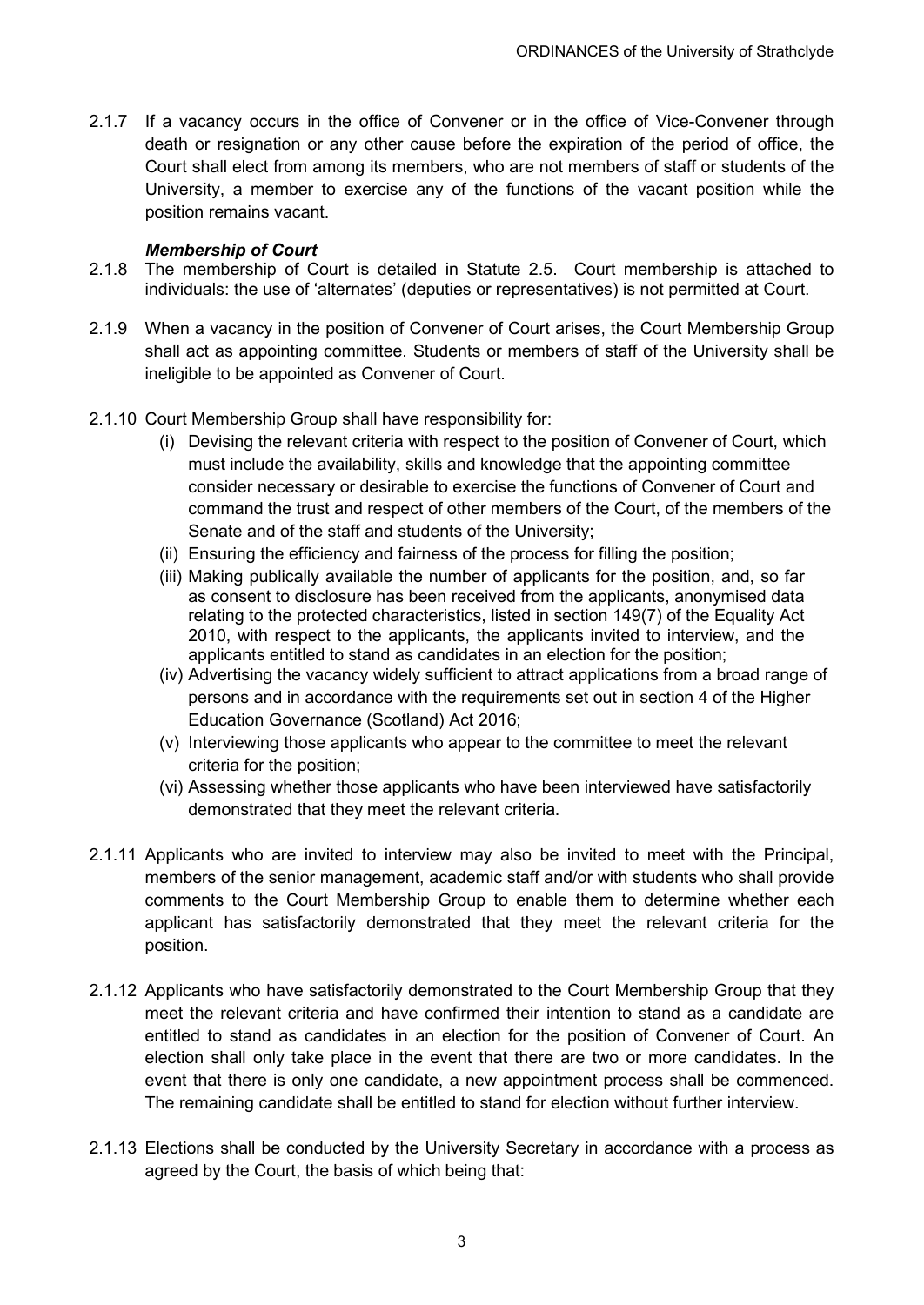- a. a list is prepared of those eligible to vote in the election (those eligible to vote include all members of the governing body for the current session, all members of staff of the University in post on the first day of February of the calendar year in which the election falls, all students of the University registered on or before the first day of February of that year;
- b. the election shall be conducted by secret ballot;
- c. the candidate who secures a simple majority of the total number of votes cast shall be declared the winner. In the event of a tie, the winner shall be determined in a manner approved, in advance, by Court.
- d. the University Secretary shall publish the result and subsequently report to the Court; and
- e. if for any reason the University Secretary is unable to act the Principal shall appoint a substitute.
- 2.1.14 The candidate who wins the election shall be appointed as Convener of Court who shall hold office for a period of two years and shall be eligible for re-appointment but shall not serve continuously for more than eight years in that office.
- 2.1.15 As detailed in Statutes 2.5.6, 2.5.7 and 2.5.8 student and trade union members of Court, shall be nominated by the Students' Association and trade unions.
- 2.1.16 The nomination of such members by the trade unions and the Students' Association shall take place in sufficient time to enable, whenever possible, an announcement of the successful candidates to be made, at the latest, by the last Court meeting of the academic year in which a nomination is due.
- 2.1.17 The nomination of a member of staff who is a member of a trade union shall be the responsibility of the local branches of the trade unions formally recognised by the University, namely UCU, Unison and Unite, which shall make a nomination from within their own staff membership at the University.
- 2.1.18 Each trade union shall ensure that it invites applications for nomination for membership of the Court from all of its members. The executive committee of the local branch of each trade union shall be responsible for determining its own preferred candidate for nomination and shall devise procedures which it shall advertise widely amongst its membership to ensure that the process of determining a nominee is fair, transparent, inclusive and equitable.
- 2.1.19 Once each trade union has determined its preferred candidate for nomination, all three trade unions shall meet to agree the final nominations for each of the two nominated positions on Court, one being a member of the academic professional staff of the University staff (defined for the purposes of this Ordinance, as the staff categories of academic, research, teaching and knowledge exchange) and the other being a member of the professional services staff of the University (defined for the purposes of this Ordinance, as the staff categories of administrative and professional services, technical and operational services). In reaching the final nomination, the trade unions shall have due regard to accepted principles of equality and diversity and shall espouse the commitment of Court to achieving greater diversity in its membership.
- 2.1.20 Where a casual vacancy arises in either of the nominations from the trade unions, the trade unions responsible shall seek to make a new nomination as soon as possible in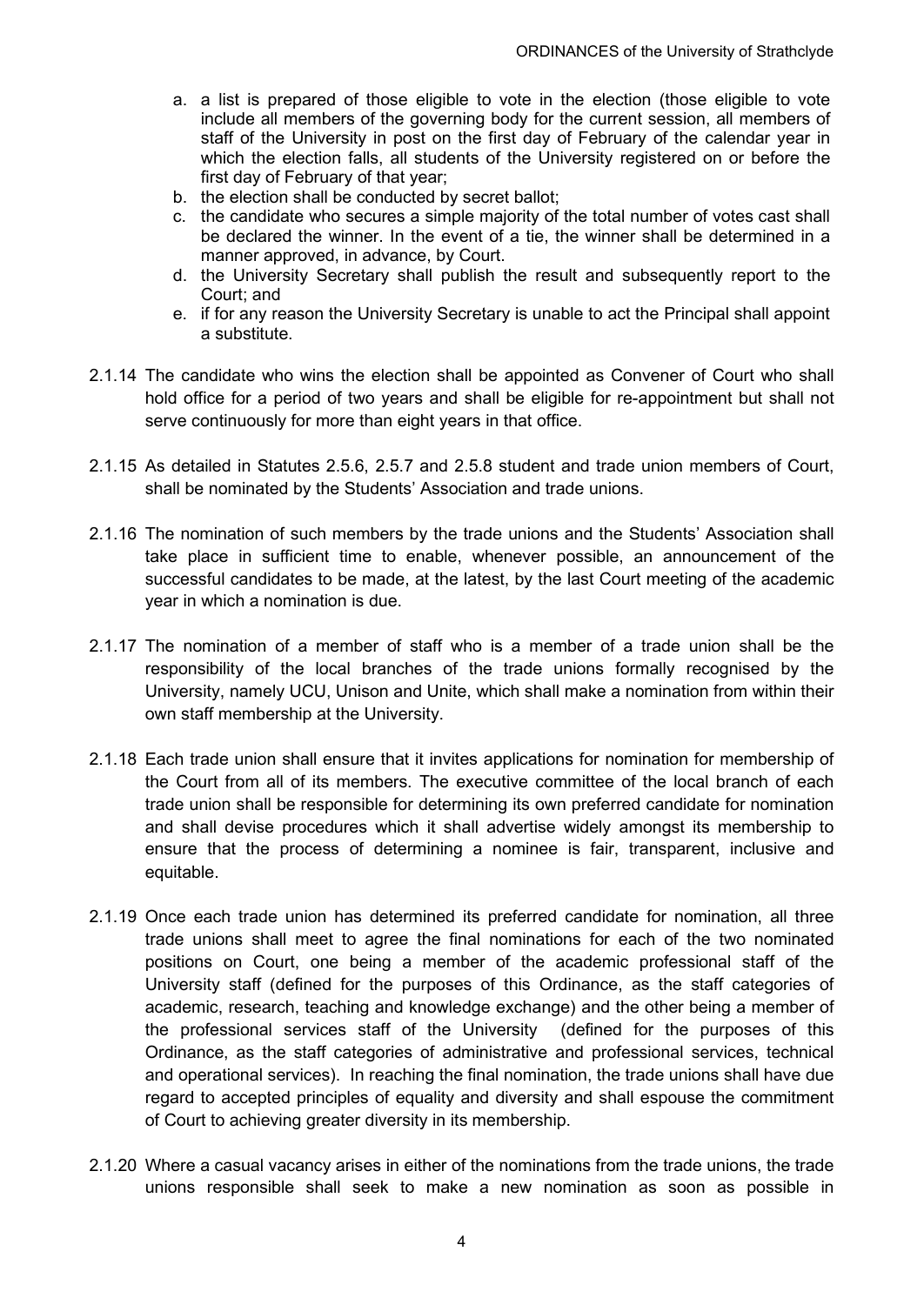accordance with the provisions of this Ordinance and with the procedures devised by the relevant trade union in line with this. The new nominee shall begin a full term of office in accordance with Statute 2.5.7 or 2.5.8.

- 2.1.21 A member of Court nominated by a trade union who ceases either to be a member of the trade union or to be a member of staff of the University shall simultaneously cease to be a member of the Court.
- 2.1.22 Students referred to in Statute 2.5.6 shall include sabbatical officers of the Executive of the Students' Association. The nominees of the Students' Association shall be made by its Executive and shall normally be the President of the Students' Association and another member of the Executive.
- 2.1.23 The procedure for nomination of candidates shall be as prescribed by the Students' **Association**
- 2.1.24 Where a casual vacancy arises in members nominated by the students, the Executive of the Students' Association shall seek to make a new nomination as quickly as possible. The Executive shall nominate one of its own number to fulfil the nomination, and that person shall hold office until the end of the current Executive, whereafter the new Executive shall nominate two new members.
- 2.1.25 A member of Court, nominated by the Students' Association, who ceases to be a student member of the University shall simultaneously cease to be a member of the Court.
- 2.1.26 As detailed in Statute 2.5.9 the Academic professional staff (defined for the purposes of this Ordinance, as the staff categories of academic, research, teaching and knowledge exchange) of the University will nominate one of their members to be a member of Court. Normally this will be by a democratic election process. The selected nominee will be recommended to Court for approval.
- 2.1.27 As detailed in Statute 2.5.10 the Administrative and Professional Services (defined for the purposes of this Ordinance, as the staff categories of Administrative and Professional Services, Technical and Operational Services) of the University will nominate one of their members to be a member of Court. Normally this will be by a democratic election process. The selected nominee will be recommended to Court for approval.
- 2.1.28 Elections to Court under Statutes 2.5.9 and 2.5.10 shall be conducted by the University Secretary in accordance with a process as agreed by the Court, the basis of which being:
	- (a) a list shall be prepared by the University Secretary of:
		- i. for Statute 2.5.9, all members of the Academic, Research, Knowledge Exchange and Teaching staff of the University in post on the first day of February, eligible to vote (those eligible to vote include all members of Academic, Research, Knowledge Exchange and Teaching staff as defined in Statute 3.2). This list, subject to any amendments made by Court under the agreed process, shall be the Electoral Roll for election to Court for that year, as appropriate;
		- ii. for Statute 2.5.10, all members of the Administrative and Professional Services, Technical and Operational Services staff of the University in post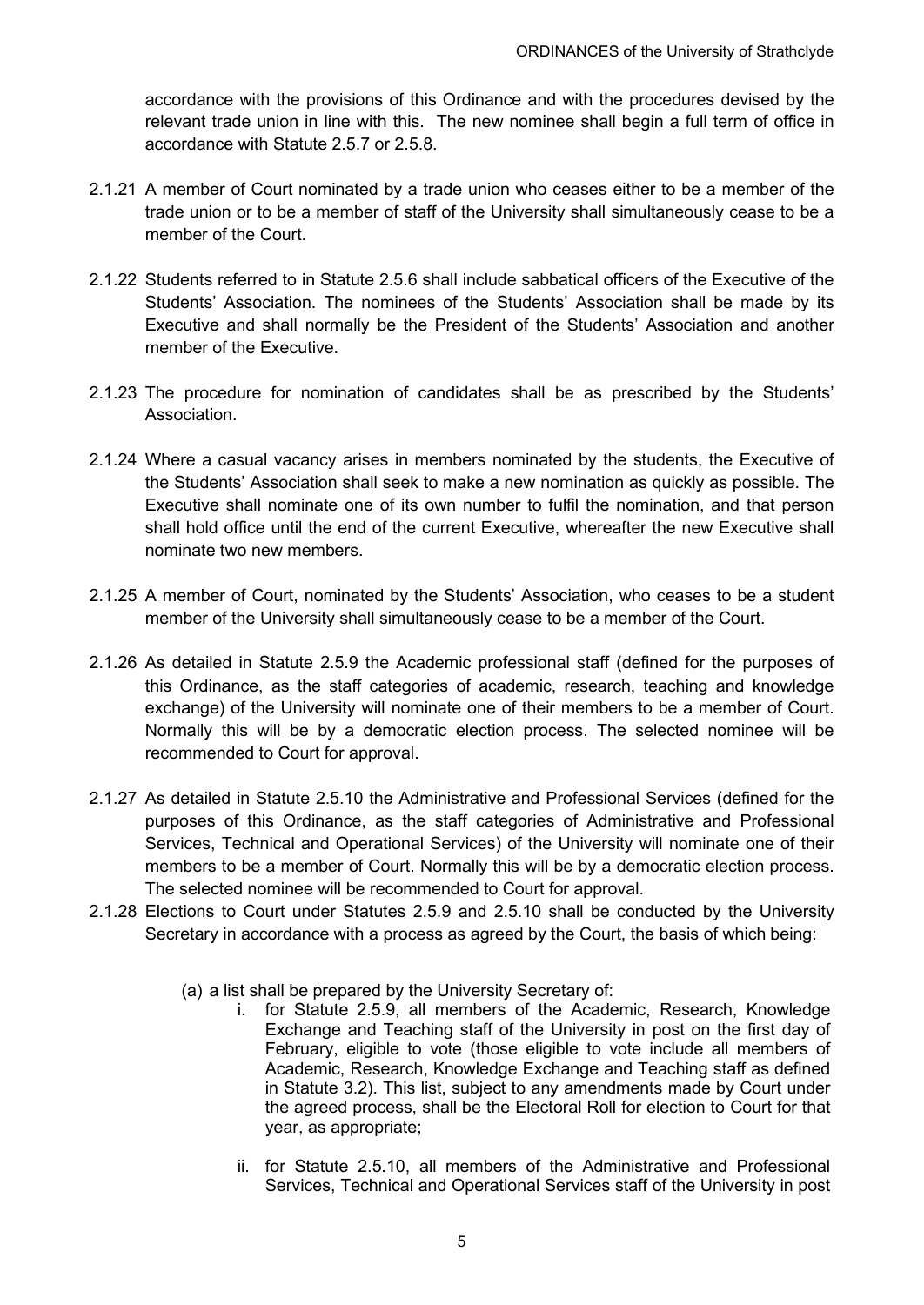on the first day of February, eligible to vote (those eligible to vote include all members of Administrative and Professional Services, Technical and Operational Services staff as defined in Ordinance 2.1.8). This list, subject to any amendments made by Court under the agreed process, shall be the Electoral Roll for election to Court for that year.

- (b) any member of the electorate as identified on the Electoral Roll, except for the University Secretary, the Chief Commercial Officer, the Chief Information Officer and the Chief Financial Officer, shall be eligible to stand for election;
- (c) the election shall be conducted by secret ballot and a single transferable vote system. The University Secretary shall publish the result and subsequently report to the Court; and
- (d) if for any reason the University Secretary is unable to act the Principal shall appoint a substitute.
- 2.1.29 As detailed in Statute 2.5.11 co-opted members of Court will be identified by the Court Membership Group and recommendations will be made to Court for approval of the appointments.

#### *Senate*

- 2.1.30 The Senate is responsible for the academic work of the University including academic standards and quality. The detailed powers and functions of Senate are set out in Statute 3.
- 2.1.31 As Chair of Senate, the Principal, may attend in an *ex officio* capacity any committee of the University.

#### *Membership of Senate*

2.1.32 The membership of Senate is detailed in Statute 3.1 and 3.2.

#### *Elections to Senate*

- 2.1.33 Elections to Senate under Statute 3.2 shall be conducted by the University Secretary in accordance with a process as agreed by the Senate, the basis of which being:
	- (a) a list shall be prepared by the University Secretary of all members of the Academic, Research Knowledge Exchange and Teaching staff of the University in post on the first day of February of each year eligible to vote (those eligible to vote include all existing members of Senate and members of Academic, Research, Knowledge Exchange and Teaching staff as defined in Statute 3.3). This list, subject to any amendments made by Senate under the agreed process, shall be the Electoral Roll for election to Senate for that year;
	- (b) the election shall be conducted by secret ballot and a single transferable vote system. The University Secretary shall publish the result and subsequently report to the Senate; and
	- (c) if for any reason the University Secretary is unable to act the Principal shall appoint a substitute.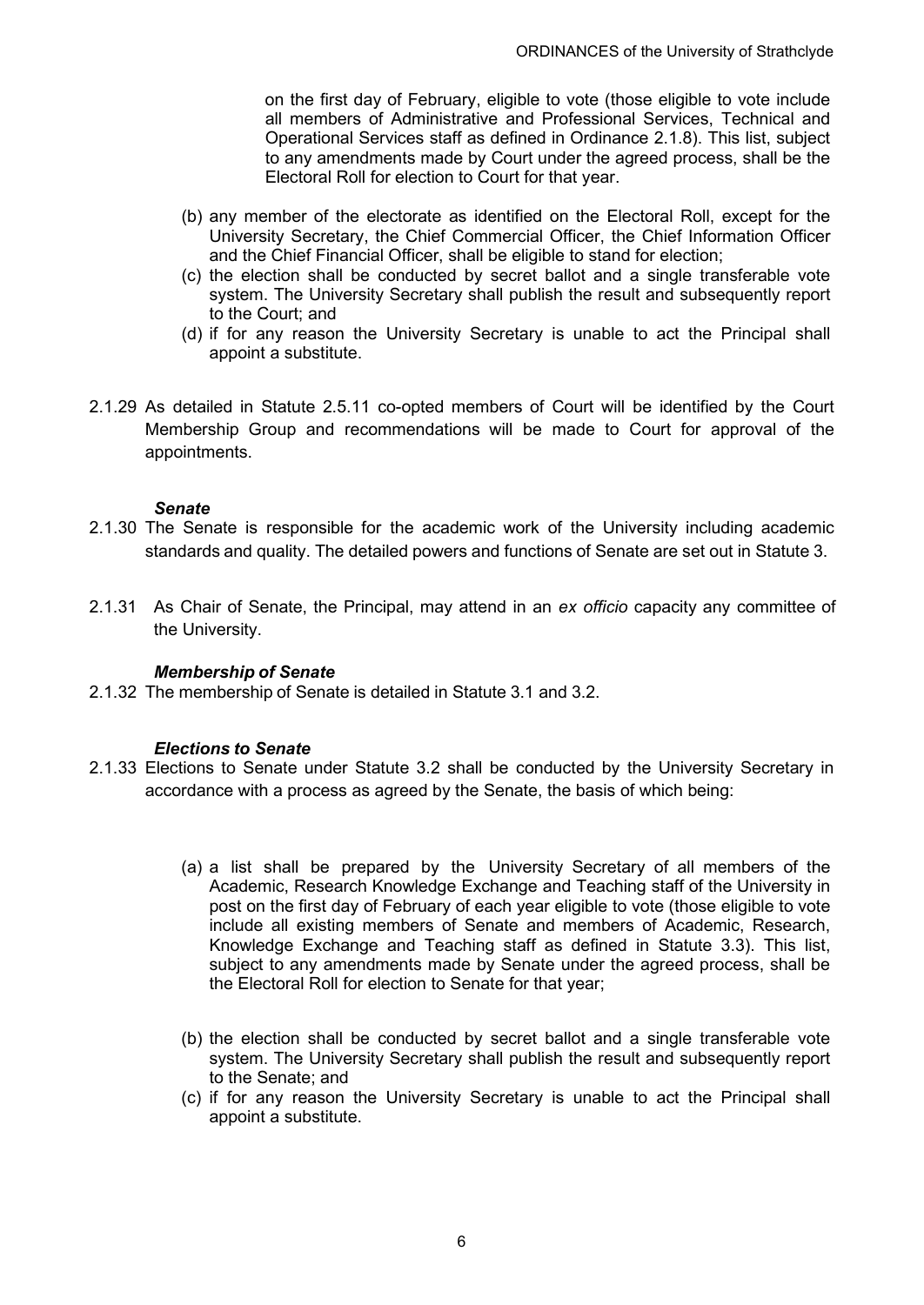#### *Joint Committees of Court and Senate*

2.1.34 Joint Committees of the Court and Senate, as prescribed in Statute, shall be constituted by a resolution of the Court and shall consist of such a number of members nominated by the Court and such a number of members nominated by the Senate as the Court may in each case prescribe. Such Joint Committees shall report to both Court and Senate.

#### *Service of Notices and Documents*

- 2.1.35 Any notice or document required by or for the purposes of the Charter, the Statutes, Ordinances or Regulations to be given or sent to a member may be given or sent personally, or by messenger or by post to their last address registered by the University, or by email or by means of a website in a method which has been agreed with that person. Failure to receive such notice or document shall not invalidate any proceedings, meetings or other engagements to which such notice or document relates.
- 2.1.36 Notices relating to termination of appointments shall be given personally or sent by registered post.
- 2.1.37 Where a notice or other document is sent by post, service thereof shall be deemed to have been properly effected by properly addressing and posting a letter containing the notice or other document, and shall be deemed to have been effected at the expiration of two business days after the letter containing the same is posted.

#### *Acts During Vacancies*

2.1.38 No act or resolution of the Court, Senate, or any of the Boards of Study or Committees or other bodies constituted in accordance with the Statutes shall be invalid by reason only of any vacancy in the body doing or passing it or by reason of any want of qualification by or invalidity in the election or appointment of any *de facto* member of the body whether present or absent.

## **2.2 Academic Structure – Faculties**

- 2.2.1 The Court in accordance with the provisions of Statute 2, paragraph 2.1.2 has constituted the following Faculties:
	- The Faculty of Science
	- The Faculty of Engineering
	- The Faculty of Humanities and Social Sciences
	- The Strathclyde Business School
- 2.2.2 Each Faculty shall consist of the Principal and the Vice-Principal *ex officio*, all members of the Academic, Research and Teaching staff of the Faculty and such other persons whether or not they are members of the Senate, as the Senate may from time to time determine.
- 2.2.3 The Senate shall prescribe which Departments/Schools/or equivalent, and which Subjects of Study shall belong to each of the Faculties. A Subject of Study may, if the Senate so directs, belong to more than one Faculty.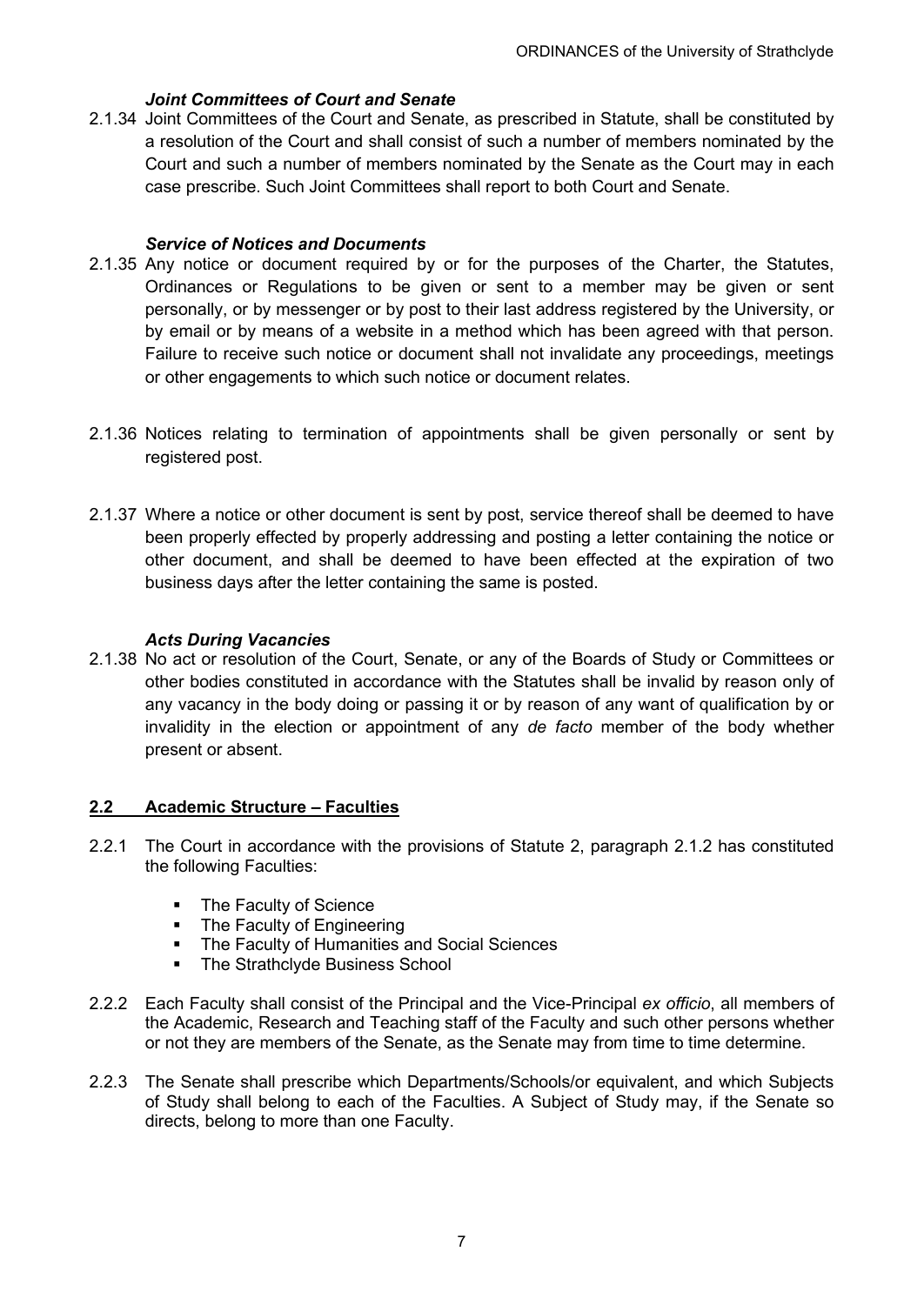- **Boards of Study**<br>224 The Board of Stu The Board of Study constituted for a Faculty shall have the right to discuss any matter relating to that Faculty and any matter referred to it by the Senate, and to convey its views thereon to the Senate.
- 2.2.5 The Executive Dean of the Faculty shall be *ex officio* the Convener of the Board of Study constituted for that Faculty.

#### **Departmental/School Committees**

- 2.2.6 Each Department/School/or equivalent, of the University shall have a Departmental/School Committee which the Head of Department/School shall Chair. The Departmental/School Committee shall comprise all members of Academic staff, Research staff and Teaching staff at Grade 8 and above and any probationary lecturers in the Department. The Head of Department/School shall make arrangements which ensure that all other staff in the Department/School are appropriately represented.
- 2.2.7 The Departmental/School Committee shall meet as the Head of Department/School determines but should normally meet at least once in each year, when all members of the Departmental/School staff shall be invited to attend to be addressed by the Head of the Department/School. Any member of the staff of the grouping may make representations to this Committee on any matter affecting the Department/School.

### **2.3 The Academic Year**

2.3.1 The academic year extends from September to the following September and comprises of semesters, the number and the duration of which shall be prescribed by the Senate.

# **3 AWARDS OF THE UNIVERSITY**

#### **3.1 The University may confer the following Degrees:**

Bachelor of Science (BSc) Bachelor of Arts (BA) Bachelor of Education (BEd) Bachelor of Laws (LLB) Bachelor of Engineering (BEng) Bachelor of Business Administration (BBA) Master in Management (MiM) Master in International Business with Modern Languages (MIBML) Master in Science (MSci) Master of Chemistry (MChem) Master of Mathematics (MMath) Master of Physics (MPhys) Master of Architecture (MArch) Master of Arts (MA) Master of Business Administration (MBA) Master of Communications Management (MCM) Master of Community Care (MCC) Master of Education (MEd) Master of Engineering (MEng) Master of Environmental Studies (MEnvS) Master of Laws (LLM) Master of Letters (MLitt) Master of Pharmacy (MPharm) Master of Philosophy (MPhil) Master of Research (MRes)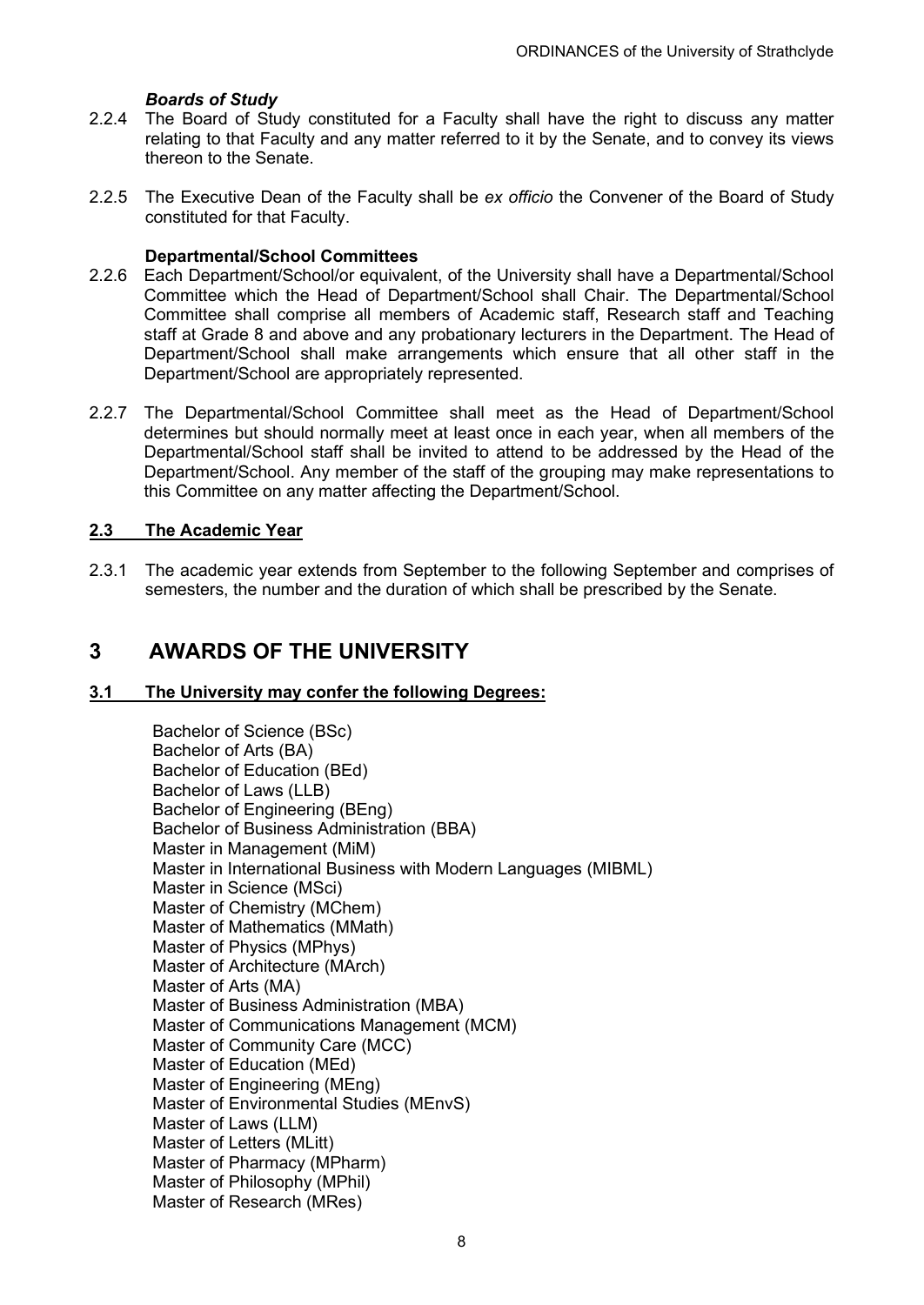Master of Science (MSc) Master of Social Work (MSW) Doctor of Philosophy (PhD) Doctor of Philosophy with Integrated Study (PhD with Integrated Study) Doctor of Science (DSc) Doctor of Letters (DLitt) Doctor of Business Administration (DBA) Doctor of Education (EdD) Doctor of Educational Psychology (DEdPsy) Doctor of Engineering (EngD) Doctor of Information Science (DInfSci) Doctor of Pharmacy (DPharm) Professional Doctorate (DProf) Some of these awards may be given jointly with other institutions as indicated in individual course regulations.

Other awards: Certificate of Higher Education Diploma of Higher Education Graduate Certificate Graduate Diploma Professional Graduate Diploma Postgraduate Certificate Postgraduate Diploma Open Studies Certificate

#### **3.2 Honorary Degrees**

- 3.2.1 The University may, without examination, confer an Honorary Degree of master or doctor on any person whom it may deem worthy of such a distinction: provided that the holder of such an Honorary Degree shall not be entitled to practice any profession by virtue of the fact that they have been admitted thereto.
- 3.2.2 The University may confer the following Honorary Degrees: Master of Science (MSc), Master of Arts (MA), Master of Letters (MLitt), Doctor of Science (DSc), Doctor of Letters (DLitt), Doctor of Laws (LLD), Doctor of the University (DUniv), Doctor of Business Administration (DBA), Doctor of Engineering (EngD).
- 3.2.3 The Honorary Degrees of the University shall be conferred by the authority of the Senate. The procedure for nomination and approval of candidates for Honorary Degrees shall be prescribed by the Senate.

## **3.3 Conditions of Award**

- 3.3.1 In order to qualify for admission to a Degree of the University every candidate shall have:
	- (a) Satisfied the requirements as prescribed by the Ordinances and Regulations for entry to an appropriate course of study
	- (b) Been registered as a student member of the University
	- (c) Paid the prescribed fees
	- (d) Pursued the appropriate course of study for the prescribed period and passed the required examinations
	- (e) Complied with the Ordinances and Regulations of the University.
- 3.3.2 The Senate may permit students who have attended courses of study and passed examinations at other institutions approved for the purpose by Senate, to count these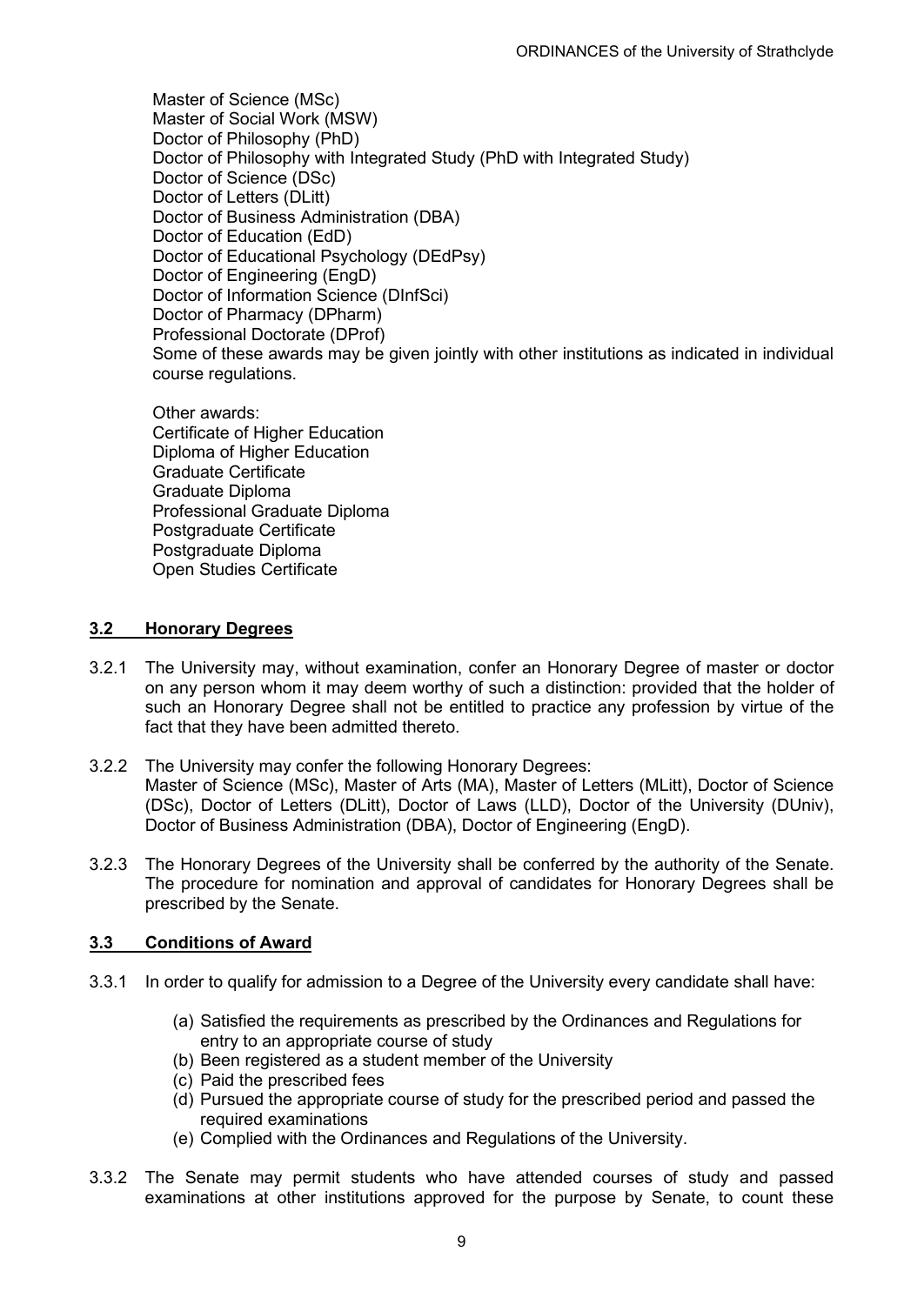courses of study and examinations as replacement in whole or in part for this University's courses of study and examinations, provided that no first Degree of the University shall be conferred on any such student unless that student has pursued an approved course of study in the University for the minimum period specified in this Ordinance and has passed the final or equivalent examinations relevant to the Degree.

- 3.3.3 The requirement that no first Degree of this University shall be conferred on any student unless that student shall have passed the final or equivalent examinations relevant to that student's course of study need not apply in the case of a student:
	- (a) who has attended an equivalent course of study and passed examinations at such other institutions as may have been approved by Senate, provided the student shall have pursued an approved course of study in this University for the minimum period specified in this Ordinance; or
	- (b) who has attended a degree course validated by the University and passed the final examinations in an institution approved by Senate for this purpose; or
	- (c) who exceptionally has received, subject to the provisions of the Charter and Statutes, explicit authorisation from Senate acting on the recommendation of the relevant Board of Study.
- 3.3.4 The normal minimum period of study for a first Degree of the University shall be two years, but this period shall be one year only in the case of a full-time student:
	- (a) whose course of study is one for which the normal minimum period of study (as defined by regulation) is three years; or
	- (b) who has been permitted to enter the penultimate year of a course of study and has subsequently been required or permitted to transfer to a shorter course; or
	- (c) who has been permitted by the relevant Board of Study to transfer from a degree course validated by the University into the final year of a course in the University; or
	- (d) who has been permitted by the relevant Board of Study to enter the final year of study of a degree course, as part of an exchange or articulation programme previously approved by Senate; or
	- (e) who exceptionally has received, subject to the provisions of the Charter and Statutes, explicit authorisation from Senate acting on the recommendation of the relevant Board of Study.
- 3.3.5 The period of study necessary to qualify a graduate for an additional Degree shall be not less than one academic year. An additional Degree shall for these purposes be defined as Degree of Bachelor for which the qualification for admission to the course is possession of a Degree or of a qualification deemed to be equivalent to a Degree, and a graduate shall for these purposes include a person possessing a qualification deemed to be equivalent to a Degree.
- 3.3.6 To be admitted to the Degree of Master a student must have pursued a course of full-time study for not less than one year, or of part-time study for not less than two years, under conditions prescribed by the Senate.
- 3.3.7 To be admitted to the Degree of Doctor of Philosophy a student must have pursued a course of full-time study for not less than two years, or of part-time study for not less than three years, under conditions prescribed by the Senate.
- 3.3.8 The period of prescribed study shall date from the beginning of the semester in which the application for registration is approved by the Senate.
- 3.3.9 Candidates seeking admission to Higher Degrees other than those specified in paragraph 3.1 will require to satisfy the regulations for such Higher Degrees as are prescribed by the Senate.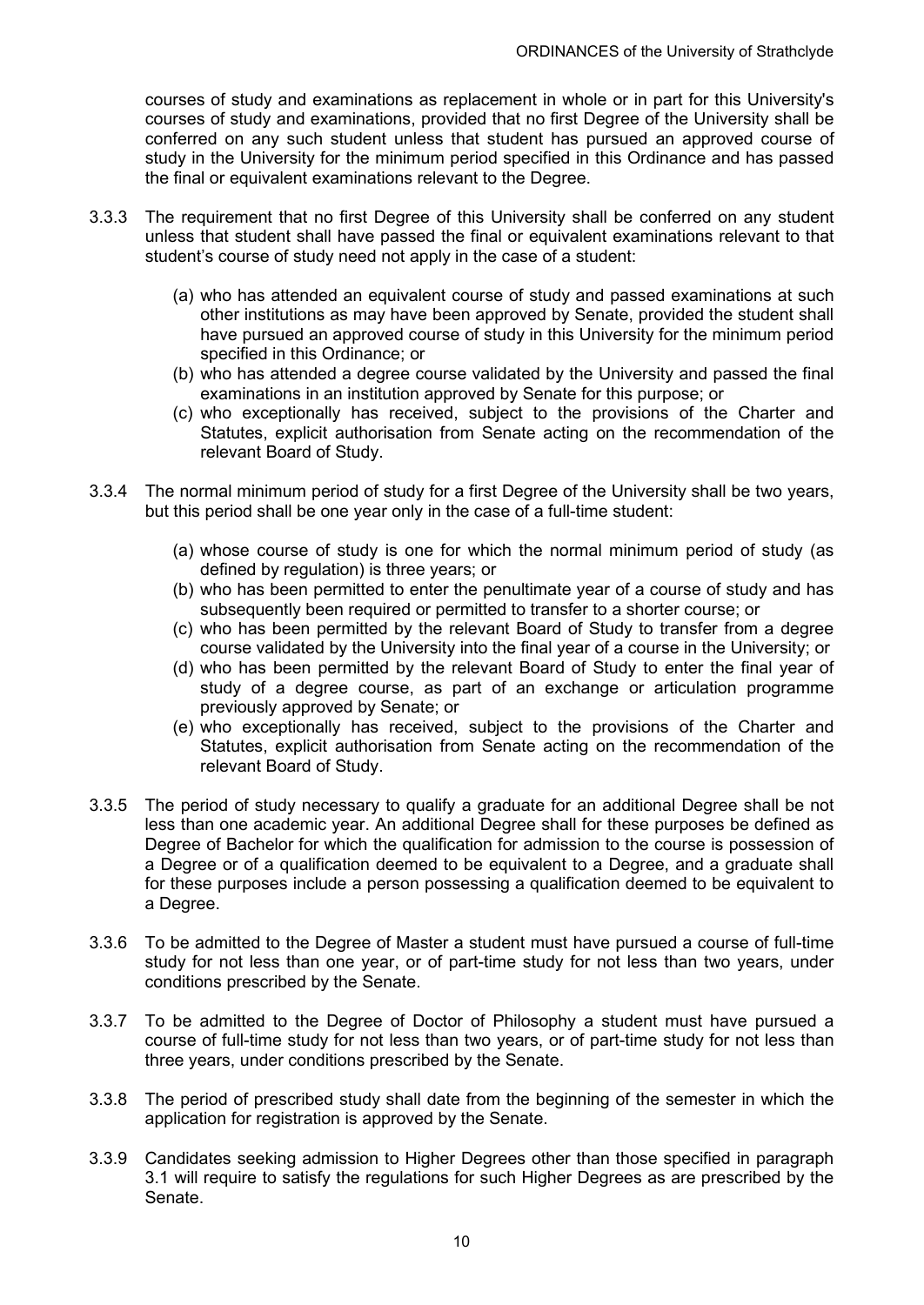3.3.10 The Degrees (other than Honorary Degrees), Diplomas, Certificates, Fellowships, Scholarships, Prizes and other awards of the University shall be conferred by the authority of the Senate on the recommendation of the Board of Study of the Faculty concerned.

#### *Posthumous Awards*

3.3.11 A posthumous award may be considered where a student has died and has either; completed the programme of study, including the required assessments, and has satisfied the requirements for the award; or has not completed the programme of study but would be eligible for an aegrotat award.

#### *Aegrotat Awards*

3.3.12 An aegrotat award is an award, without classification, that may be made if a candidate is prevented from completing their studies and/or assessments by illness, death, or other cause deemed by the Senate to be sufficient. The Senate may award an aegrotat Degree, Diploma, or Certificate where there is sufficient evidence that the candidate would have satisfied the standard required for the award, had they been able to continue.

#### **3.4 Examiners and Examinations**

- 3.4.1 Examinations for a Degree, Diploma or Certificate of the University, whether taken at one time or in sections, shall be the responsibility of Boards of Examiners, comprising the Internal and External Examiners for each of the subjects or groups of subjects included in the scope of the examination.
- 3.4.2 In all final examinations there shall be at least two examiners, one at least of whom shall not be a member of the academic staff of the University.
- 3.4.3 The External Examiners of the University shall be appointed by the Senate on the recommendation of the Board of Study of the Faculty concerned and shall be eligible for reappointment provided that no External Examiner shall hold office for more than four consecutive years except in exceptional circumstances.
- 3.4.4 The Internal Examiners of the University shall be appointed by the Senate on the recommendation of the Board of Study concerned from the members of the academic staff (as defined in Ordinance 1.1.1) of the University. Members of the academic staff of other educational institutions involved in the provision of degree or diploma courses of the University may be appointed by the Senate as Internal Examiners for the degree or diploma course in question and shall in their capacity as Examiners be subject to the same duties and obligations as members of the academic staff of the University.
- 3.4.5 Any person appointed as an Internal Examiner who has any relationship other than that of teacher or supervisor with any of the candidates whose examination the Examiners are undertaking, or any person who expects that they will find themselves in such a position, shall declare the nature of the relationship to the Professional Service Director whose remit covers the appointment of examiners, who shall notify the Chair of the Examiners.
- 3.4.6 No candidate shall be admitted to any examination unless they have satisfied the requirements laid down in Ordinances and Regulations or have been exempted from any special requirements by the Senate on the recommendation of the Board of the Faculty concerned and have paid the fees prescribed.
- 3.4.7 The list of successful candidates in every examination, arranged as prescribed by Regulations, shall be prepared by the Board of Examiners concerned and signed by the Chair of that Board. Except as may be provided for by Regulations, all decisions of Boards of Examiners shall be regarded as final.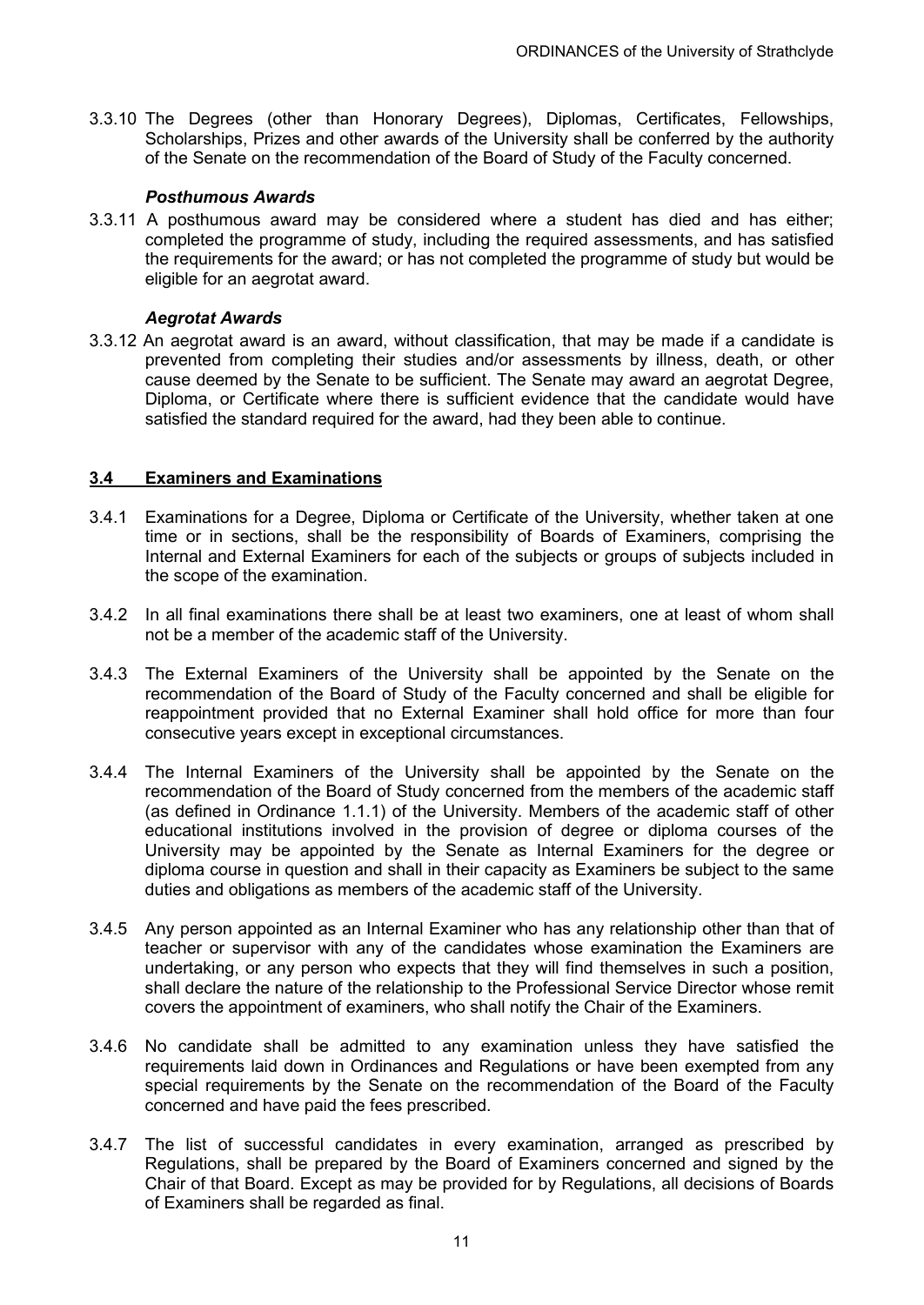#### **3.5 Congregations**

- 3.5.1 For the purpose of conferring Degrees of the University, there shall be held a meeting of the whole University which shall be called a Congregation.
- 3.5.2 A Congregation shall be held at least once every year at such time and place as shall be determined by the Senate, and shall be presided over by the Chancellor or, in his/her absence, by the Vice-Chancellor.
- 3.5.3 In the absence of the Chancellor and the Vice-Chancellor the Vice-Principal shall preside, failing whom a senior member of academic staff nominated by the Senate shall preside and shall confer Degrees.
- 3.5.4 Graduands other than honorary graduands shall be presented for admission by the Executive Dean of the Faculty concerned. In the absence of the Executive Dean the graduands concerned shall be presented by the Vice-Dean of the Faculty concerned, or equivalent, or a member of Senate appointed by the Principal. Honorary graduands shall be presented for admission by persons appointed by the Senate for that purpose.
- 3.5.5 With the approval of the Senate, Degrees may be conferred *in absentia.*
- 3.5.6 No person shall be admitted to a Degree (other than an Honorary Degree) or granted a Diploma or Certificate unless they have paid the fees prescribed and any other sums due to the University.
- 3.5.7 The procedure for summoning a Congregation, for the presentation of graduands and for the conferring of Degrees *in absentia*, and all other matters relating to Congregation, shall be determined by the Senate.

# **4 STAFF OF THE UNIVERSITY**

#### **4.1 Senior Officers of the University**

#### *The Principal and Vice Chancellor*

4.1.1 Appointment of the Principal is as defined in the Statutes.

#### *The Vice-Principal*

- 4.1.2 The Vice-Principal shall exercise such functions and responsibilities, and be engaged at such remuneration and upon such terms and conditions as the Court shall deem fit. During the absence of the Principal the Vice-Principal shall undertake any such functions and duties of the Principal as the Principal or the Court may delegate to him/her.
- 4.1.3 The Vice-Principal shall normally hold office for a period of five years (unless otherwise determined by the Appointment Committee or the Court).

#### *The University Secretary*

*4.1.4 The University Secretary shall be appointed as defined in the Charter and Statutes and shall, under the direction of the Principal, be responsible for the administration of the University, for providing secretarial services for the Court and the Senate and for the strategic management of relevant Professional Service functions.*

#### *The University Compliance Officer*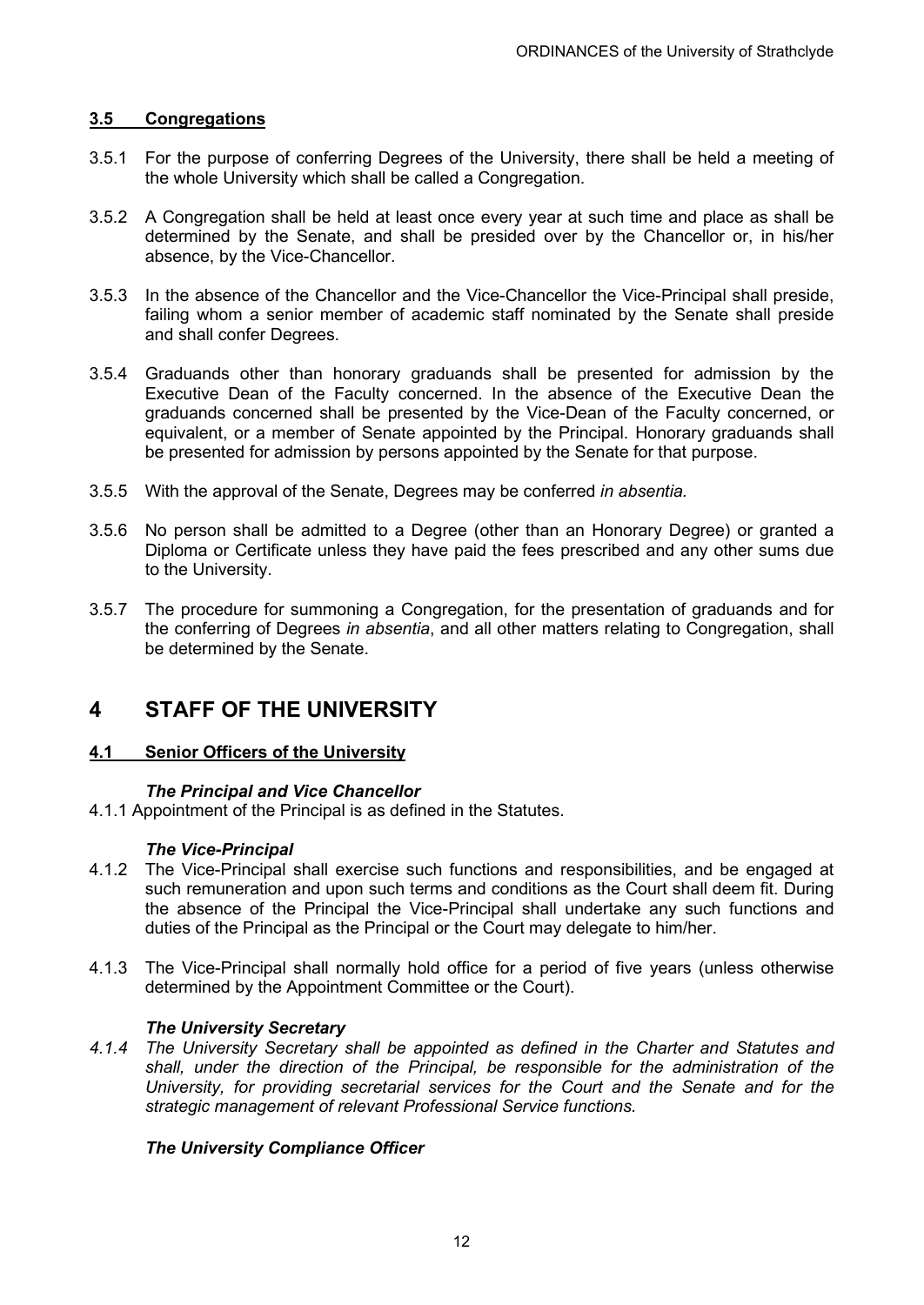*4.1.5 The University Compliance Officer, under the direction of the Principal, shall be responsible for the coordination of institutional compliance-based activities and the strategic management of relevant Professional Service functions.*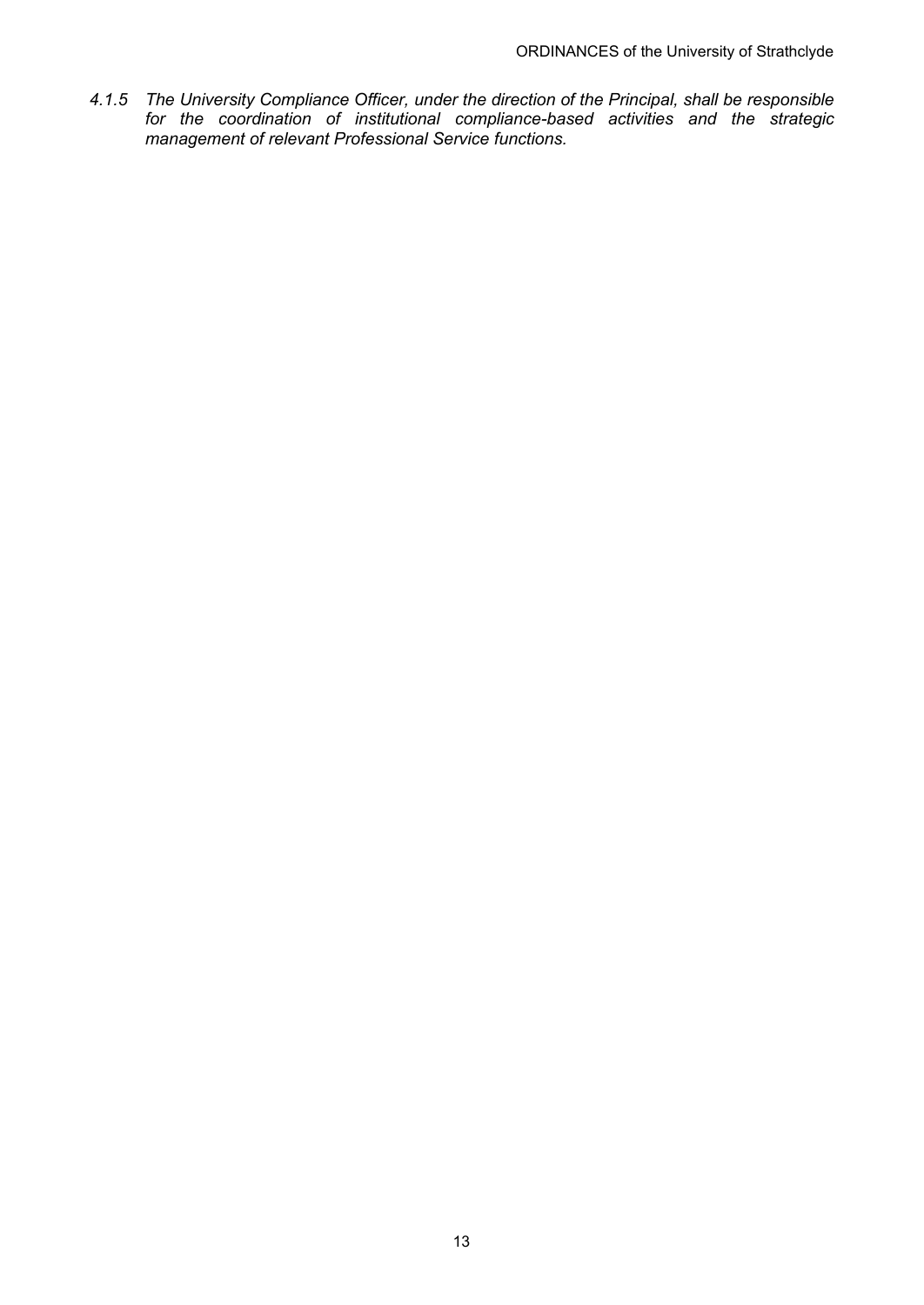#### *The Chief Commercial Officer*

4.1.6 The Chief Commercial Officer, under the direction of the Principal, shall be responsible for the management of the University's commercial and business development activities and the strategic management of relevant Professional Service functions.

#### *The Chief Financial Officer*

4.1.7 The Chief Financial Officer, under the direction of the Principal, shall be responsible for the financial management of the University and the strategic management of relevant Professional Service functions.

#### *The Chief Digital and Information Officer*

4.1.8 The Chief Digital and Information Officer, under the direction of the Principal, shall be responsible for the development and implementation of digital and information strategy for the University and the strategic management of relevant Professional Services functions.

#### *Associate Principal & Executive Dean*

4.1.9 An Associate Principal & Executive Dean shall be appointed for each Faculty. The functions and responsibilities of the office of Associate Principal & Executive Dean shall be as determined by the Court and will include contributing to the overall leadership of the University.

#### *Associate Principal*

4.1.10 Associate Principals may be appointed under the direction of the Principal or Vice-Principal following Court's approval of specified portfolio areas of leadership responsibility and shall exercise such functions and responsibilities, and be engaged at such remuneration and upon such terms and conditions as the Court shall deem fit.

#### *General Conditions for the Appointment of University Officers – for the offices of Vice-Principal, University Secretary, Chief Commercial Officer, Chief Financial Officer, Chief Information Officer, Associate Principal & Executive Dean, and Associate Principal.*

- 4.1.11 These senior University Officers shall be appointed, pursuant to any provisions within the Charter and Statutes, by an Appointment Committee established by Court and be engaged at such remuneration and upon such terms and conditions as the Court shall deem fit.
- 4.1.12 The arrangements and constitution of the Appointment Committee shall be provided for within relevant policies and procedures approved by the Staff Committee, on behalf of Court.
- 4.1.13 Notwithstanding such policies and procedures, an Appointment Committee shall have the power to seek external assessments for any or all candidates for any or all of the above posts.
- 4.1.14 Normally no person shall be a member of an Appointment Committee considering the appointment of his/her successor.
- 4.1.15 The requirements above shall not prejudice office holders appointed prior to the implementation of these provisions.

#### **4.2 Appointment of Staff**

4.2.1 Pursuant to Statute 2, the Court may, from time to time, appoint such members of staff as may be deemed necessary for the efficient functioning of the University, with such duties and conditions of service including remuneration as the Court may prescribe. There shall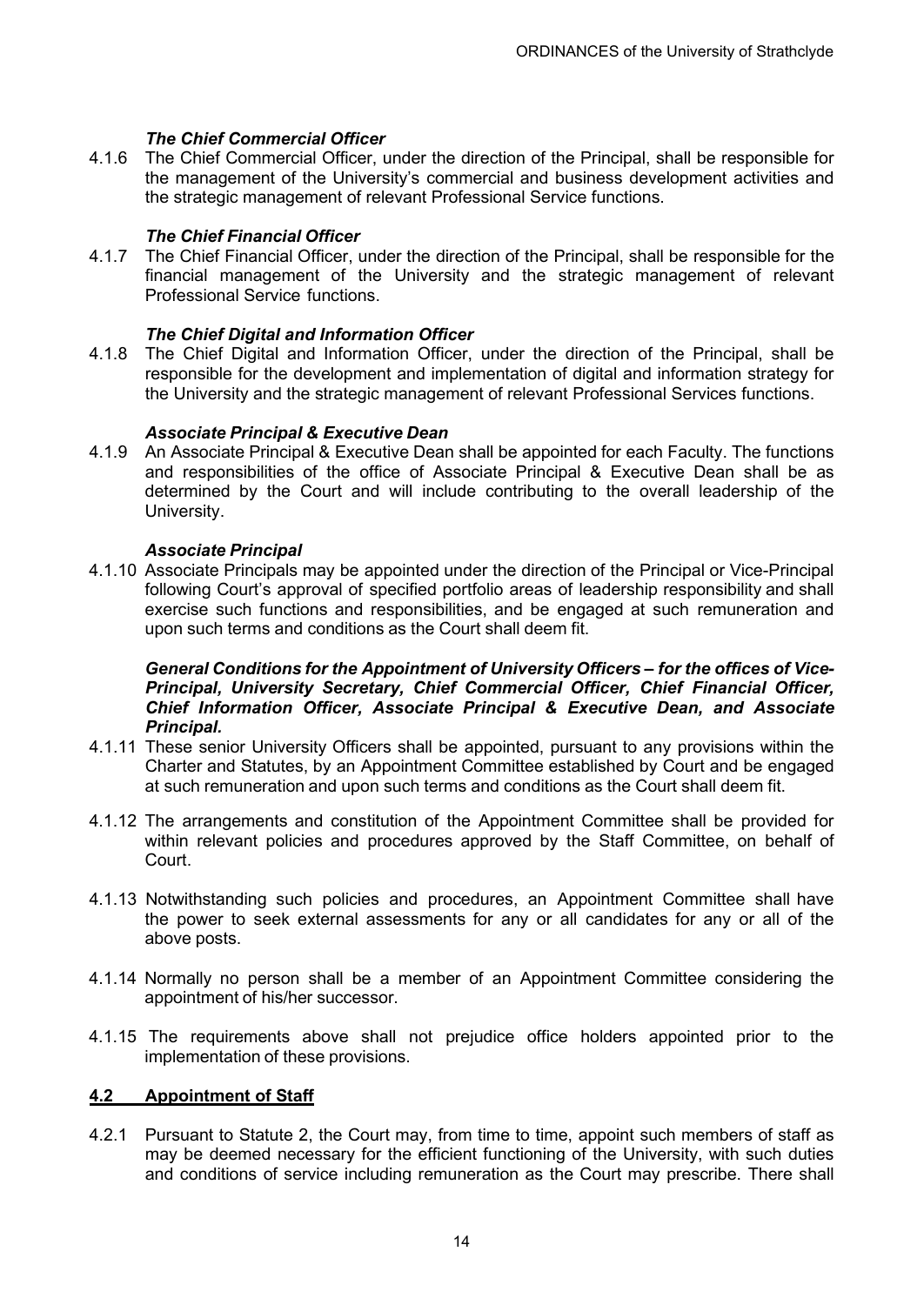be appropriate procedures for the appointment of University staff including but not restricted to:

- a) Appointment of Academic Professional Staff (as defined in Ordinance 1.1.1)
- b) Appointment of Support staff (Administrative and Professional Services, Technical Services, Operational Services)
- c) Promotion and Regrading Procedures
- d) Emeritus and Visiting Professorships
- 4.2.2 Such procedures shall be subject to approval by the Staff Committee, on behalf of the Court, and shall be published on the website.

#### **4.3 University Staff: Formal Procedures**

- 4.3.1 There shall be published procedures governing arrangements for all University staff in relation to:
	- a) Discipline
	- b) Grievances
	- c) Capability (ill-health)
	- d) The use of fixed-term and open-ended employment contracts
	- e) Withdrawal of the title of Emeritus Professors
- 4.3.2 Such procedures shall be subject to approval by the Staff Committee, on behalf of the Court, and shall be published on the website.
- 4.4 (Number not used)

#### **4.5 Removal of Certain Officers and Members**

- 4.5.1 The Chancellor and any member of the Court (other than an ex officio member or a member of staff to whom Ordinance 4.3 applies) may be removed from office, after investigation, on the grounds of serious personal misconduct, inability to exercise the functions of Convener of Court or of membership of the Court, abuse of the rights and privileges of membership of Court, bringing the University into disrepute, persistent absenteeism, medical incapacity or legal impediment.
- 4.5.2 When an investigation of the case for removal from office of a member of Court has been instigated, the individual concerned shall be suspended from Court membership without prejudice pending the outcome of the investigation and the Court's decision thereon, but shall have the right to make representation to, and to appear in person before, the investigators.
- 4.5.3 If the investigation concludes that there are grounds for removal from office, a recommendation, together with a summary of the supporting evidence, shall be submitted for the Court's decision. The Court may then decide to remove the member from office, provided that at least 75% of those present and voting are in agreement.
- 4.5.4 If the investigation concludes that the grounds for dismissal cannot be substantiated or are insufficient and if the Court accepts that conclusion, then the suspension of the member concerned shall be immediately rescinded.
- 4.5.5 In the event that the Court decides to remove one of its members from office, that member shall have the right to seek a review of the decision.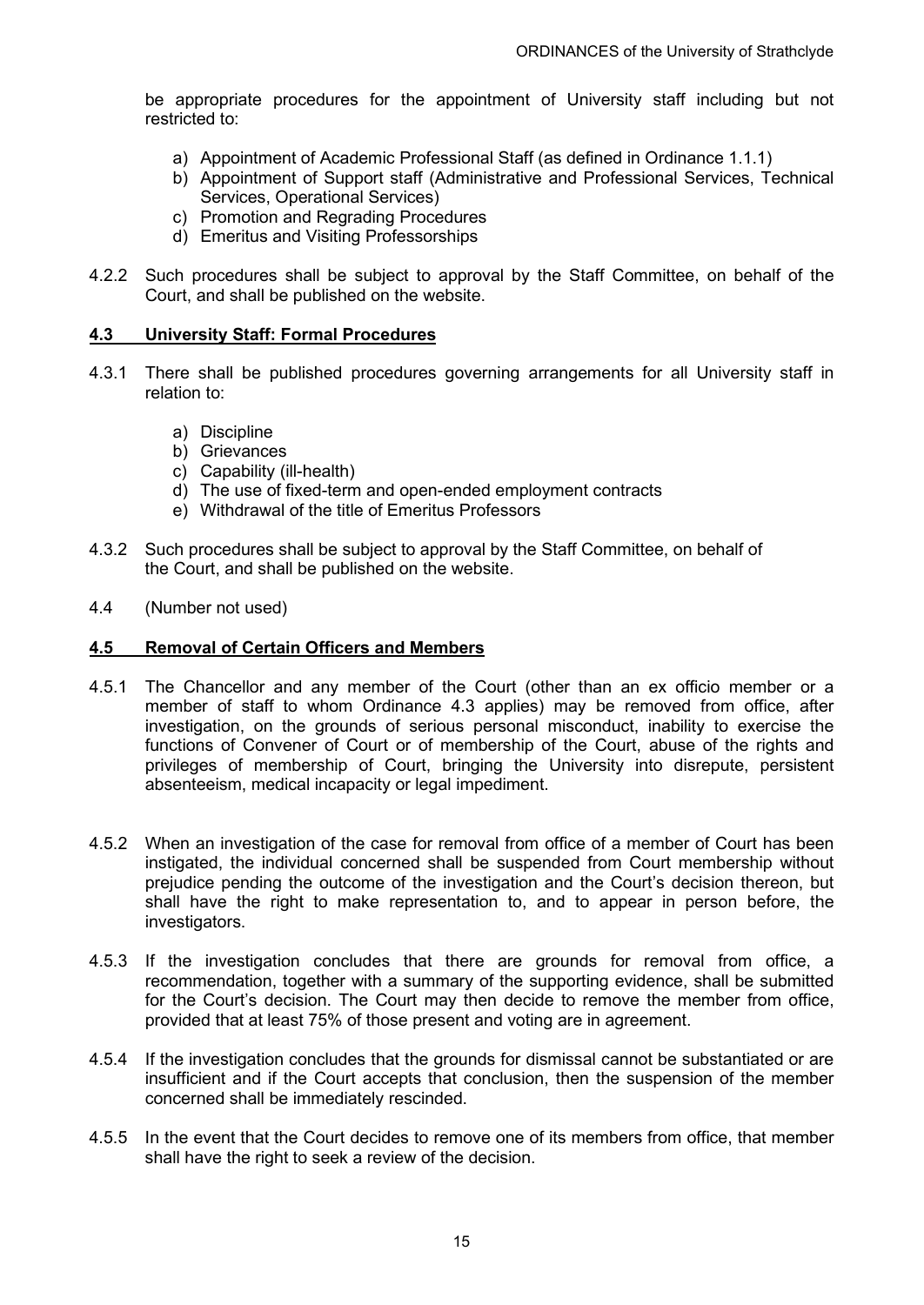# **5 STUDENTS OF THE UNIVERSITY**

## **5.1 The Students' Association**

- 5.1.1 There shall be a Students' Association of the University for the promotion of the general interests of students and to afford a recognised channel of communication between students and the University authorities.
- 5.1.2 Membership of the Association shall be ordinary, associate, exchange and lifetime. All fulltime and part-time graduating students, undergraduate or postgraduate, of the University shall be ordinary members. However, in accordance with the Education Act 1994 Part II: Student Unions, students are entitled to opt out of their membership of the Students' Association and will not suffer unfair disadvantage from exercising this right. The Code of Practice required by the Act governing the relationship between the University and the students may be viewed on request at the Students' Association's administration offices, the University's Main Library and from the Student Experience Team. The Students' Association Executive Committee may from time to time confer Lifetime Membership on students who have previously been ordinary members of the Association, in recognition of services to the Association. Students suspended from their studies or those deemed to be registered with attendance, shall be associate members of the Association. Exchange membership shall be granted to any non-graduating student of the University; exchange members can vote in any Association election but cannot stand for election for any office. Only ordinary members may stand for elected office of the Association.
- 5.1.3 Regulations shall be prepared by the Association for the furtherance of the objects of the Association. These regulations and any alteration or abrogation thereof shall be of effect and binding on all members of the Association immediately upon receiving the approval of the Senate and Court. They shall provide inter alia for General Meetings of the Association, for referenda which all students vote on, for the election of Officers, for the election of two members of the Association to be members of Court and for the procedure to be followed in the nomination of the student members of the University Committees, and for the affiliation of Student Societies and Sports Clubs to the Association. The Court shall have the right to introduce, alter or rescind regulations in what it deems to be exceptional circumstances, but not without prior consultation with the approved representatives of the Students' Association.
- 5.1.4 The functions of the Executive Committee, Trustee Board and Policy Council, subject to the Regulations of the Association, shall be to represent the Association in all matters affecting its interest and to administer the finances of the Association.
- 5.1.5 The accounts of the Association shall be audited at the end of each financial year by a public accountant in the active practice of their profession approved by the Court, and a copy of the accounts, with the signed report by the auditor, shall be submitted to the Court.
- 5.1.6 The Chief Financial Officer may, on the request of the Students' Association, designate any sum due to the Students' Association as a debt due to the University.
- 5.1.7 In accordance with the Education Act 1994 Part II: Student Unions, the provisions of the constitution of the Students' Association shall be subject to the approval of the University and review by the University at intervals of not more than five years.

## **5.2 Student Discipline**

5.2.1 Every student of the University shall be subject to such disciplinary Regulations as shall from time to time be passed by Senate and approved by Court. In addition, Students shall also be subject to any subsequent policies, procedures or notices in regard to Student Discipline that may be approved by Senate.